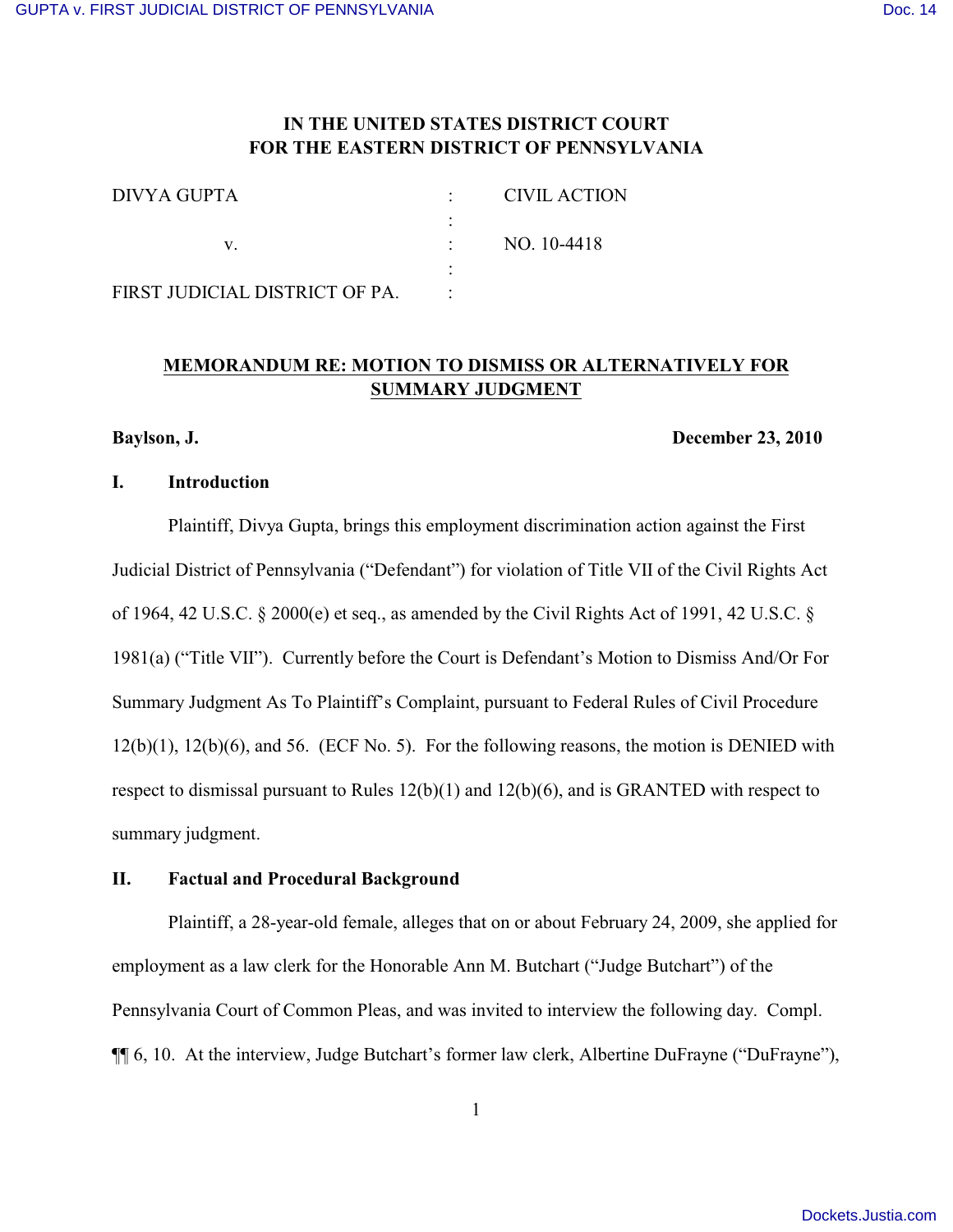explained the duties of the position and told Plaintiff that the job was "very flexible." Compl. ¶ 11. Judge Butchart inquired about Plaintiff's relevant work experience. Compl. ¶ 12. Judge Butchart explained the clerk's duties, which included legal research, writing judicial opinions, occasionally assisting Judge Butchart in court, and occasionally answering phone calls for Judge Butchart. Compl. ¶ 13. On or about February 26, 2009, Dufrayne contacted Plaintiff and offered her the clerkship. Compl. ¶ 14. Plaintiff accepted the job offer and began work on March 3, 2009. Compl. ¶ 14.

Two days after starting work, on or about March 5, 2009, Plaintiff disclosed to Judge Butchart that she was pregnant. Compl.  $\P$  14-15. Plaintiff alleges that Judge Butchart stated that a former law clerk took medical leave due to pregnancy complications, that she did not have "good luck with this," and that she "should only hire lesbians or men." Compl. ¶ 15. Plaintiff alleges that she responded that her pregnancy would not interfere with her job and that her maternity leave would be brief. Compl. ¶ 16. Plaintiff alleges that Defendant's Human Resources representative informed Plaintiff of her right to use sick days, paid vacation, flex time, and unpaid leave for her maternity leave. Compl. ¶ 17. Plaintiff alleges that on March 26, 2009, in a meeting at which Defendant's Employment and Labor Relations Counsel was present, Judge Butchart terminated Plaintiff's employment, giving her a termination letter that said Judge Butchart told Plaintiff at her interview that the new clerk would assume the secretary's duties from August to November 2009, during the secretary's scheduled maternity leave, and that Plaintiff agreed to assume both positions. Compl. ¶ 18. Plaintiff alleges that she was neither told that she was expected to assume the secretary's role prior to receiving this letter nor trained to perform the secretary's duties. Compl. ¶ 19. Plaintiff alleges that Judge Butchart replaced her by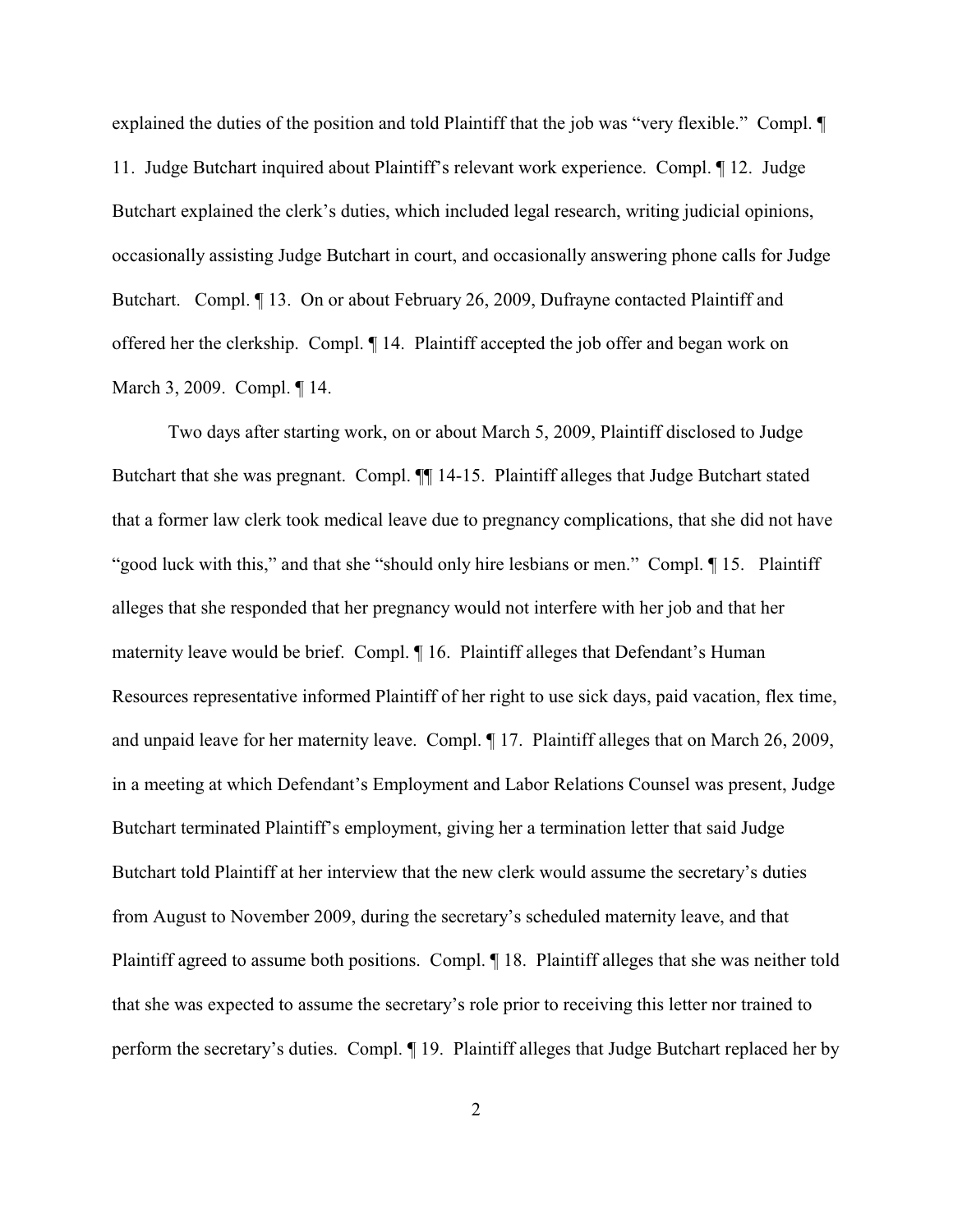hiring a non-pregnant individual. Compl. ¶ 20.

Plaintiff pursued her administrative remedies, received a right to sue notice, and timely filed this action. Compl. ¶ 4. Plaintiff alleges that her employment was terminated solely because of her sex/pregnancy. Compl. ¶ 21. Plaintiff seeks compensation for lost wages and benefits, front pay, compensatory damages for future pecuniary losses, pain, suffering, inconvenience, mental anguish, loss of enjoyment of life, pre- and post-judgment interest, costs, attorney fees, and expert witness fees. Compl. ¶ 26.

Defendant filed its motion to dismiss the complaint, or alternatively for summary judgment, on September 27, 2010. Plaintiff responded and filed an accompanying affidavit on October 8, 2010 (ECF No. 7), and Defendant replied on October 15, 2010 (ECF No. 8). The Court held oral argument on the motion on December 16, 2010.

## **III. The Parties' Contentions**

Defendant's prime contention is that Plaintiff is not protected under Title VII because, as a law clerk to an elected judge, she met the "personal staff" exemption to the definition of an "employee." Def.'s Mot. Dismiss 2. Plaintiff refutes the "personal staff" categorization with an affidavit regarding conditions of her employment, including: her paychecks were not signed by Judge Butchart; her employee identification card was issued by the City of Philadelphia; she was subject to the Defendant's personnel policies; she was instructed by Judge Butchart to discuss her maternity leave options with the Human Resources Department for the Defendant; she did not represent Judge Butchart in the eyes of the public, at public meetings, or in open court; she did not participate in negotiations or conferences; she did not hold a position high within the chain of command; and she did not have supervisory authority. Affidavit of Divya Gupta ("Gupta Aff.")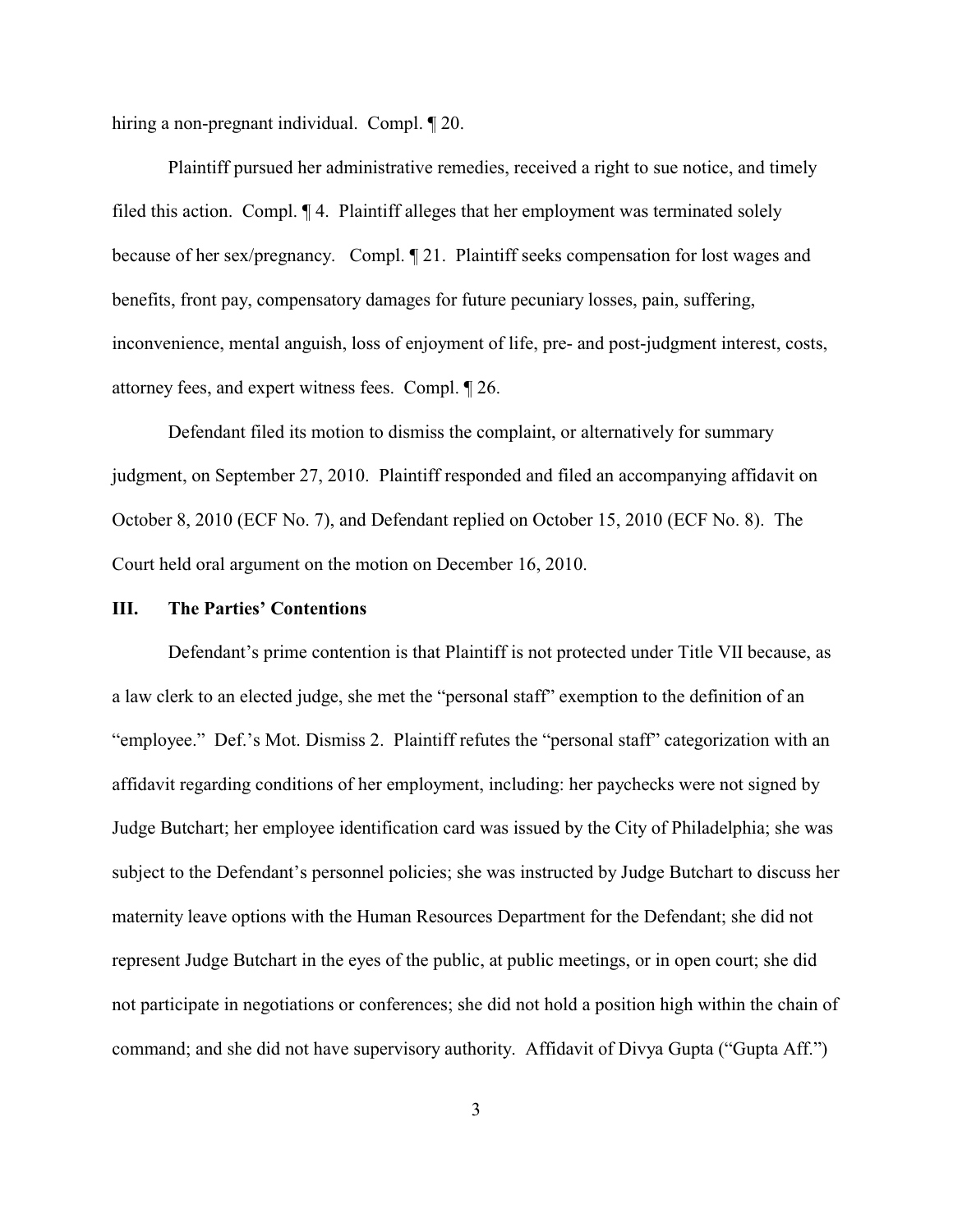¶¶ 2-7, Oct. 8, 2010. Furthermore, Plaintiff asserts that she "did not have an intimate working relationship with Judge Butchart," met with Judge Butchart infrequently, and did not draft any judicial opinions. Gupta Aff. at ¶ 8.

#### **IV. Standards of Review**

## **A. Motion to Dismiss for Lack of Subject Matter Jurisdiction (Fed. R. Civ. P. 12(b)(1))**

When evaluating whether a federal court has subject matter jurisdiction over a cause of action pursuant to Rule 12(b)(1), the plaintiff bears the burden of persuading the Court that subject matter jurisdiction exists. Kehr Packages, Inc. v. Fidelcor, Inc., 926 F.2d 1406, 1409 (3d Cir. 1991). In determining whether subject matter jurisdiction exists, "the trial court is free to weigh the evidence and satisfy itself as to the existence of its power to hear the case." Mortensen v. First Fed. Sav. & Loan Ass'n, 549 F.2d 884, 891 (3d Cir. 1977). Moreover, "no presumptive truthfulness attaches to plaintiff's allegations, and the existence of disputed material facts will not preclude the trial court from evaluating for itself the merits of jurisdictional claims." Id.

## **B. Motion to Dismiss for Failure to State a Claim (Fed. R. Civ. P. 12(b)(6))**

When deciding a motion to dismiss pursuant to Federal Rule of Civil Procedure 12(b)(6), the Court may look only to the facts alleged in the complaint and its attachments. Jordan v. Fox, Rothschild, O'Brien & Frankel, 20 F.3d 1250, 1261 (3d Cir. 1994). The Court must accept as true all well-pleaded allegations in the complaint and view them in the light most favorable to the plaintiff. Angelastro v. Prudential-Bache Sec., Inc., 764 F.2d 939, 944 (3d Cir. 1985). The motion will be granted only when it is certain that no relief could be granted under any set of facts that plaintiff could prove. Ransom v. Marrazzo, 848 F.2d 398, 401 (3d Cir. 1988). A valid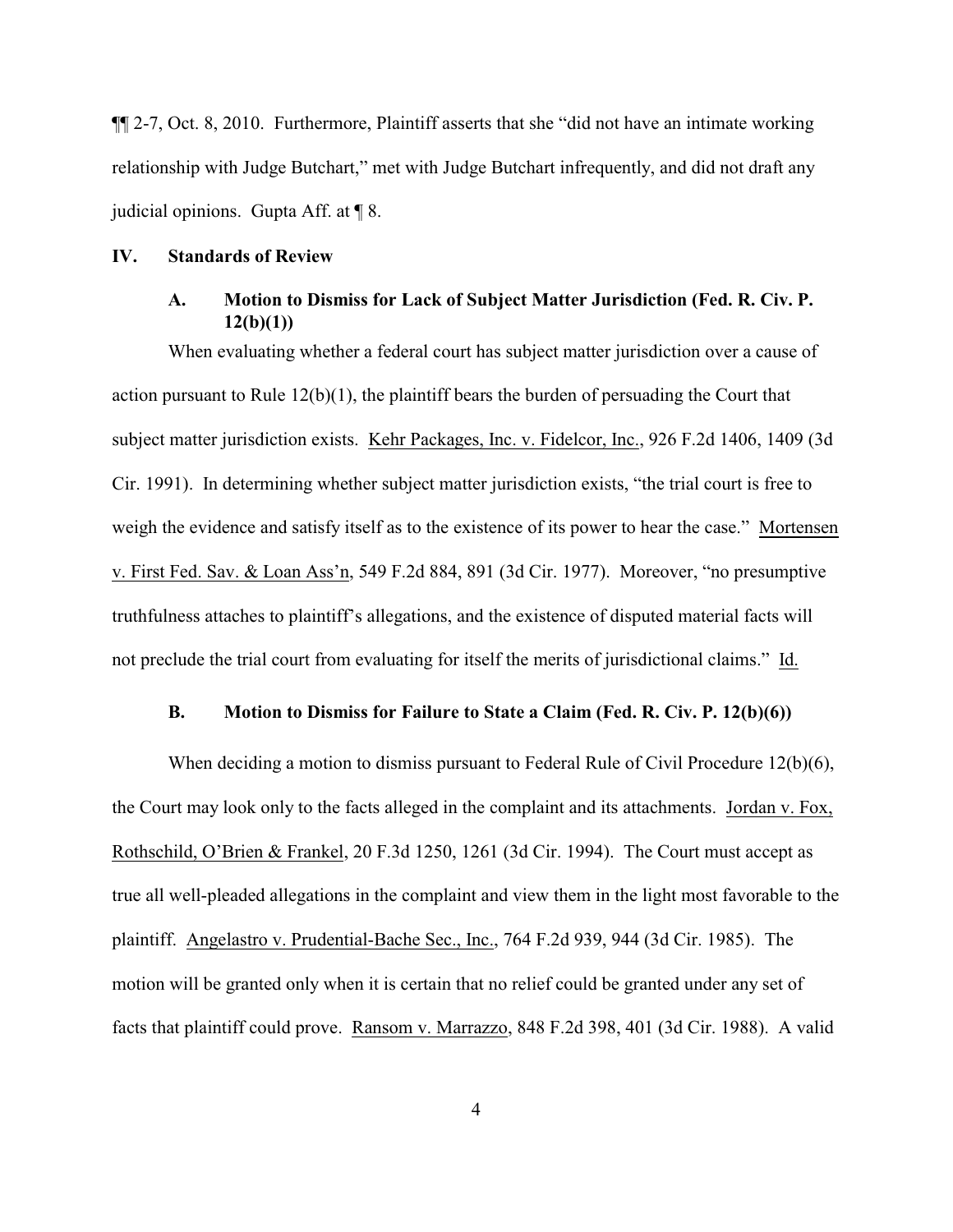complaint requires only "a short and plain statement of the claim showing that the pleader is entitled to relief." Fed. R. Civ. P. 8(a)(2). To state a valid complaint, a plaintiff must provide sufficient factual allegations to "satisfy the requirement that he or she provide not only 'fair notice,' but also the 'grounds' on which the claim rests." Phillips v. Cnty. of Allegheny, 515 F.3d 224, 233 (3d Cir. 2008) (citing Bell Atl. Corp. v. Twombly, 550 U.S. 544, 555 n.3 (2007)). Accordingly, to survive a motion to dismiss, a plaintiff must plead "factual content [that] allows the court to draw the reasonable inference that the defendant is liable for the misconduct alleged." Ashcroft v. Iqbal, 129 S.Ct. 1937, 1949 (2009) (citing Twombly, 550 U.S. at 556). When the district court considers matters outside the pleadings, such as an affidavit filed in opposition to a pending motion to dismiss, the court is required to convert the pending motion to dismiss into a motion for summary judgment. Rose v. Bartle, 871 F.2d 331, 340 (3d Cir. 1989); Fed. R. Civ. P. 12(d).

## **C. Motion for Summary Judgment (Fed. R. Civ. P. 56)**

Summary judgment is appropriate "only when the record 'shows that there is no genuine issue as to any material fact and that the moving party is entitled to judgment as a matter of law." Giles v. Kearney, 571 F.3d 318, 322 (3d Cir. 2009) (quoting Fed. R. Civ. P. 56(c)).<sup>1</sup> The Court must find there is a genuine issue of material fact "if evidence exists from which a rational

 $\frac{1}{1}$  Amendments to the Federal Rules Of Civil Procedure became effective on December 1, 2010. The oft-cited summary judgment standard formerly found in Rule 56(c) is now located in Rule 56(a), with one alteration: "The court shall grant summary judgment if the movant shows that there is no genuine dispute as to any material fact and the movant is entitled to judgment as a matter of law." Fed. R. Civ. P. 56(a) (emphasis added). The Rules Advisory Committee explained that the substitution of "dispute" for "issue" better describes the summary judgment inquiry, but does not affect the substantive standard or the applicability of prior decisions construing the standard. Fed. R. Civ. P. 56 advisory committee's note.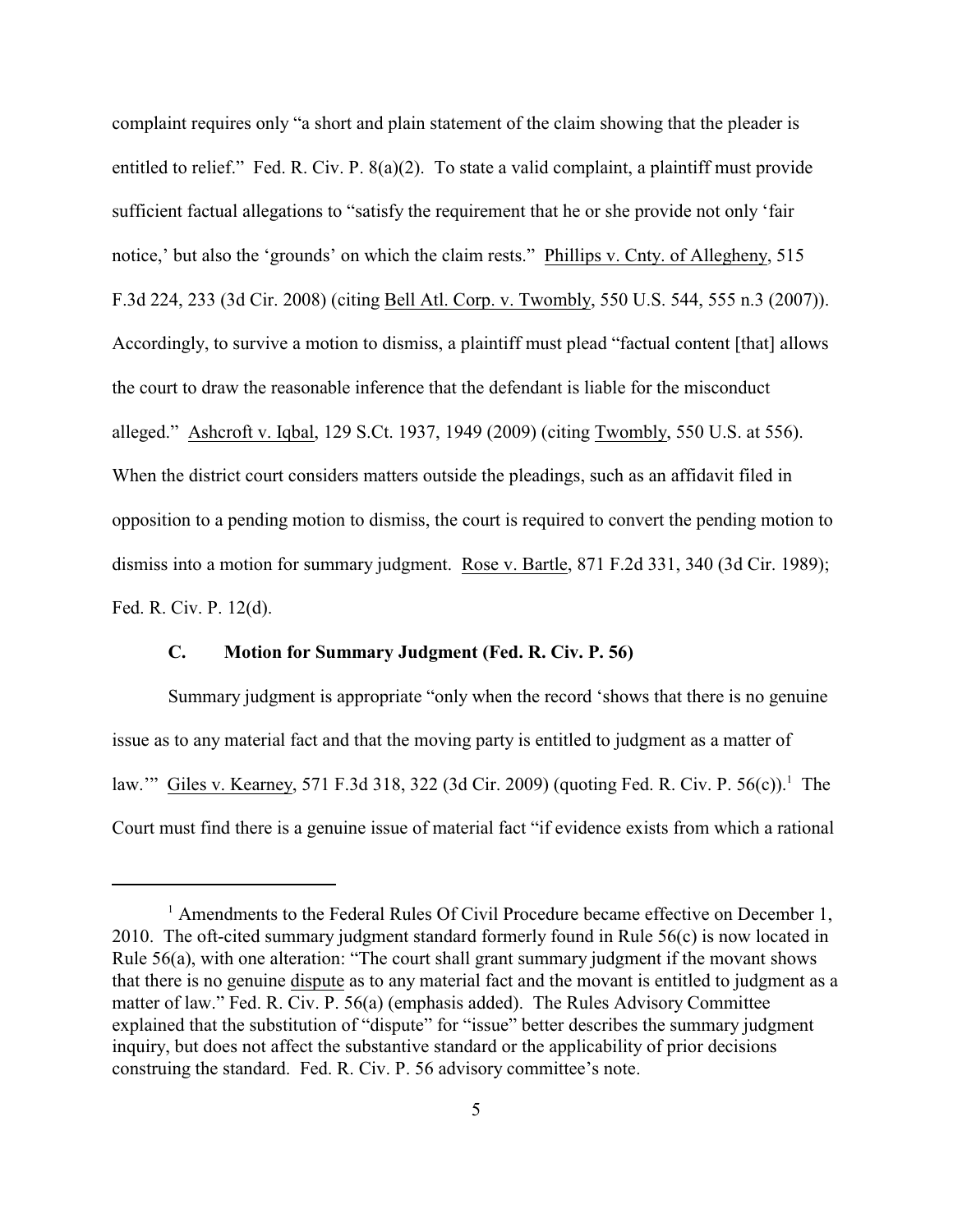person could conclude that the position of the person with the burden of proof on the disputed issue is correct." Clark v. Modern Grp., 9 F.3d 321, 326 (3d Cir. 1993) (citing Celotex Corp. v. Catrett, 477 U.S. 317, 322 (1986)). The movant bears the burden of "'informing the district court of the basis for its motion, and identifying those portions of the pleadings, depositions, answers to interrogatories, and admissions on file, together with the affidavits, if any, which it believes demonstrate the absence of a genuine issue of material fact.'" El v. SEPTA , 479 F.3d 232, 237 (3d Cir. 2007) (quoting Celotex, 477 U.S. at 323). If the moving party meets its burden, then the non-movant must set forth specific facts such that a reasonable jury could find in its favor. Betts v. New Castle Youth Dev. Ctr., 621 F.3d 249, 252 (3d Cir. 2010) (citing Fed. R. Civ. P.  $56(e)(2)$ ). On a motion for summary judgment, the court considers the evidence in the light most favorable to the non-moving party. Hugh v. Butler Cnty. Family YMCA, 418 F.3d 265, 267 (3d Cir. 2005).

## **VI. Discussion**

## **A. Jurisdiction**

This Court has jurisdiction over Plaintiff's Title VII claim pursuant to 28 U.S.C. § 1331 because it arises under the laws of the United States, and 42 U.S.C. § 2000e-5(f)(3), which empowers federal courts to adjudicate civil actions brought under Title VII. Defendant challenges the Court's exercise of jurisdiction by contending that whether Plaintiff satisfies the Title VII definition of "employee" in 42 U.S.C. § 2000e(f) is a threshold jurisdictional issue.

The Supreme Court has held that fulfilling the definitional requirements of Title VII is a question of the merits rather than of jurisdiction. In Arbaugh v. Y & H Corp., 546 U.S. 500 (2006), the Supreme Court found that the district court erred by dismissing the plaintiff's Title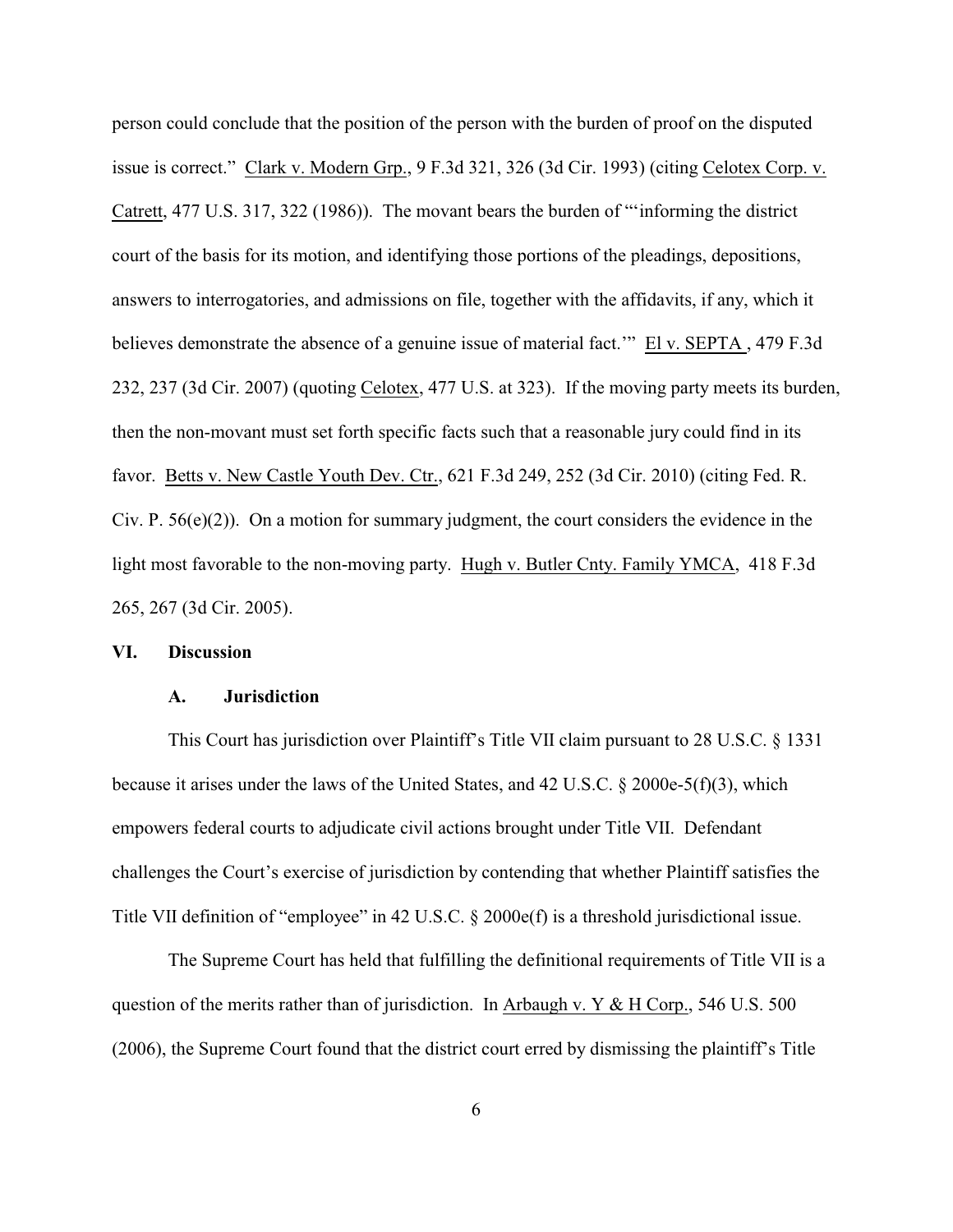VII claim where, after the jury had returned a verdict for the plaintiff, the defendant employer objected to subject matter jurisdiction on the basis that it did not satisfy the statutory definition of an "employer." Id. at 504. The Court held that the employee-numerosity requirement in the "employer" definition "relate[d] to the substantive adequacy of [plaintiff's] Title VII claim," and was not a "determinant of subject-matter jurisdiction." Id. The Supreme Court set forth a brightline rule that "when Congress does not rank a statutory limitation on coverage as jurisdictional, courts should treat the restriction as nonjurisdictional in character." Id. at 516.

Although the Third Circuit has not ruled on whether meeting the requirements of Title VII's definition of an "employee" is nonjurisdictional, other courts have applied the rule of Arbaugh and concluded that whether a plaintiff has proper "employee" status is a substantive ingredient of the claim. See, e.g., Townsend v. Shook, 323 F. App'x 245, 250 (4th Cir. 2009) (nonprecedential); Xie v. Univ. of Utah, 243 F. App'x 367, 371 (10th Cir. 2007) (nonprecedential); Levin v. Madigan, 697 F. Supp. 2d 958, 963 (N.D. Ill. 2010); Kirleis v. Dickie, McCamey & Chilcote, P.C., No. 06cv1495, 2009 WL 3602008, at \*5 n.11 (W.D. Pa. Oct. 28, 2009). This Court agrees that whether Plaintiff is an "employee" under Title VII is not an issue of subject matter jurisdiction. Accordingly, the Court denies Defendant's motion to dismiss pursuant to Fed. R. Civ. P. 12(b)(1).

## **B. The Personal Staff Exemption**

Title VII protects employees against discrimination in the workplace on the basis of protected characteristics, including sex and pregnancy. 42 U.S.C.A. §§ 2000e-2(a)(1), 2000e(k). To be entitled to the protections of Title VII, a plaintiff must show that she is a covered

7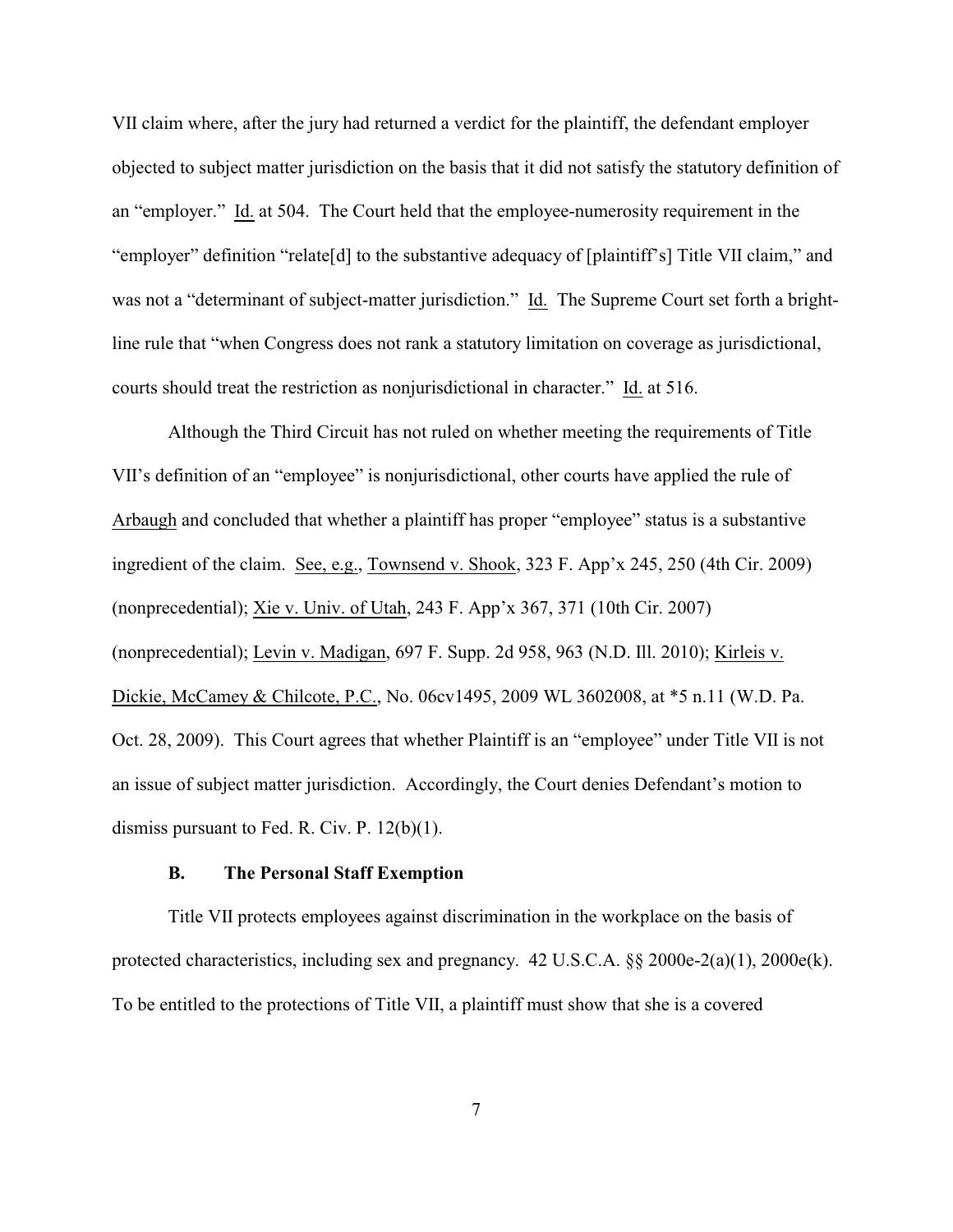"employee,"<sup>2</sup> defined as follows:

The term "employee" means an individual employed by an employer, except that the term "employee" shall not include any person elected to public office in any State or political subdivision of any State by the qualified voters thereof, or any person chosen by such officer to be on such officer's personal staff, or an appointee on the policy making level or an immediate adviser with respect to the exercise of the constitutional or legal powers of the office. The exemption set forth in the preceding sentence shall not include employees subject to the civil service laws of a State government, governmental agency or political subdivision...

42 U.S.C.A.  $\S 2000e(f)^3$  Congress intended that these exemptions be narrowly construed.

Teneyuca v. Bexar Cnty., 767 F.2d 148, 152 (5th Cir. 1985) (citing Owens v. Rush, 654 F.2d

1370, 1372 (10th Cir. 1981)); S. Comm. on Labor and Pub. Welfare, Legislative History of Equal

Employment Opportunity Act of 1972, at 1814 (1972) ("It is the conferees intent that this

exemption shall be construed narrowly.").

Only the "personal staff" exemption is relevant to this case.<sup>4</sup> Because the statute does not

<sup>3</sup> The parties do not dispute that Plaintiff was not subject to the Civil Service Act, 71 Pa. Cons. Stat. Ann. § 741.3 (West 2010).

 $\frac{1}{2}$  In a Title VII case alleging employment discrimination, the plaintiff must prove by a preponderance of the evidence a prima facie case of discrimination. If the plaintiff does so, the burden shifts to the defendant to show a legitimate, non-discriminatory reason for dismissing the employee. If the defendant meets its burden, then the plaintiff must prove by a preponderance of the evidence that the reasons offered by the defendant were pretextual. Glass v. Philadelphia Elec. Co., 34 F.3d 188, 194 (3d Cir. 1994) (citing Texas Dep't of Cmty. Affairs v. Burdine, 450 U.S. 248, 252-53 (1981)). A plaintiff establishes a prima facie case of discrimination by showing that she is a member of a protected class who was qualified for the disputed position, was dismissed from the position, and was replaced by someone who did not share that protected characteristic. Kachmar v. SunGard Data Sys., 109 F.3d 173, 182 (3d Cir. 1997).

<sup>&</sup>lt;sup>4</sup> Plaintiff's affidavit raises facts regarding her lack of policy-making and supervisory responsibilities, which are relevant to determining whether she satisfies the "policy-making appointee" exemption to the "employee" definition in Title VII. See Gupta Aff. ¶ 7. However, the Defendant does not contend that Plaintiff satisfies this exemption.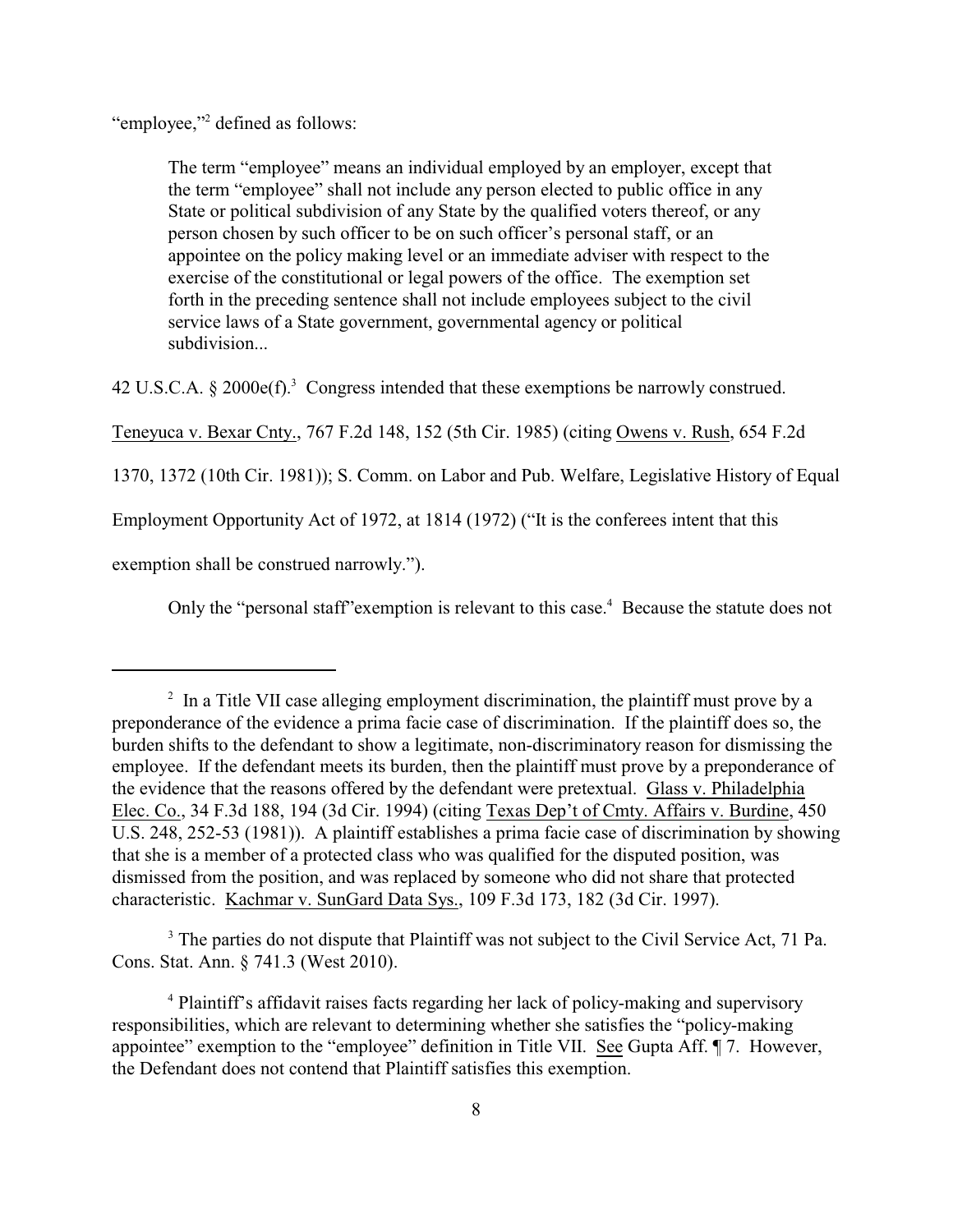clearly define who is a member of an elected official's "personal staff," the Court looks to the nature of Plaintiff's job duties and her relationship to her employer.

The Third Circuit has not set forth standards for evaluating whether an employee falls within the personal staff exemption. Both parties rely on the six-factor analysis of the personal staff exemption set forth in Teneyuca v. Bexar County, 767 F.2d 148 (5th Cir. 1985), which has been widely applied, including by district courts within the Third Circuit.<sup>5</sup> "The Teneyuca" factors are still recognized as the leading statement of the law regarding the personal staff exemption." See Conley v. City of Erie, 521 F. Supp. 2d 448, 453 (W.D. Pa. 2007). These factors are:

(1) whether the elected official has plenary powers of appointment and removal, (2) whether the person in the position at issue is personally accountable to only that elected official,

(3) whether the person in the position at issue represents the elected official in the eyes of the public,

(4) whether the elected official exercises a considerable amount of control over the position,

(5) the level of the position within the organization's chain of command, and

(6) the actual intimacy of the working relationship between the elected official and the person filling the position.

Teneyuca, 767 F.2d at 151. Although federal law governs whether Plaintiff meets the Title VII

definition of an employee, the Court may consider state law in applying these factors. Conley,

521 F. Supp. 2d at 452 (citing Costenbader-Jacobson v. Pennsylvania, 227 F. Supp. 2d 304, 309

(M.D. Pa. 2002)).

 $<sup>5</sup>$  The factors enumerated by the Fifth Circuit in Teneyuca have been applied in other</sup> Circuits. See, e.g., Kelley v. City of Albuquerque, 542 F.3d 802, 808 (10th Cir. 2008); Birch v. Cuyahoga Cnty. Prob. Ct., 392 F.3d 151, 158 (6th Cir. 2004); Bland v. New York, 263 F. Supp. 2d 526, 539 (E.D.N.Y. 2003).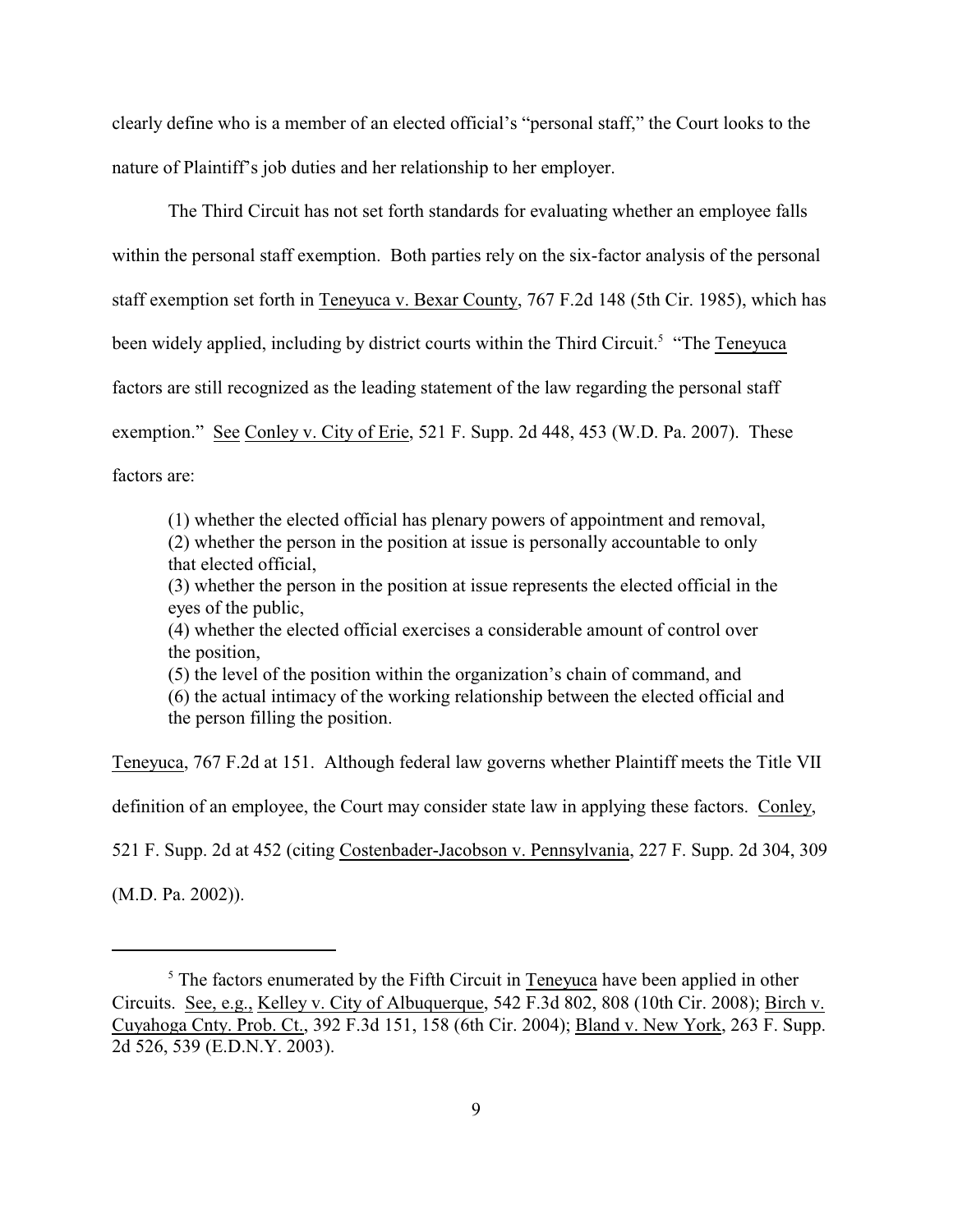The analysis of the Teneyuca factors is "flexible" and of a "highly factual nature," with the objective of determining whether the employee held "an intimate and sensitive position of trust." Id. at 453; Teneyuca, 767 F.2d at 152. The Congressional intent underlying the "personal staff" exception was to "'exempt from coverage those who are chosen by . . . the elected official . . . , and who are in a close personal relationship and an immediate relationship with him.'" Teneyuca, 767 F.2d at 152 (quoting 118 Cong. Rec. 4492-93 (1972)). In Teneyuca, the Fifth Circuit affirmed summary judgment for the defendants on the plaintiff's claim of sex discrimination, where the plaintiff alleged that she applied for and was denied the position of assistant county criminal district attorney, but failed to show any genuine issue of material fact as to whether the position was "personal staff" to the elected county district attorney. Id. at 152-53.

This Court applies the Teneyuca factors in evaluating Defendant's motion. Because the Court looks beyond the pleadings to the affidavit filed by Plaintiff, the Court treats the motion as one for summary judgment. See Fed. R. Civ. P. 12(d). At oral argument, the Court inquired about each of the factors and gave the parties an opportunity to highlight any disputed questions of fact. The Court will review the evidence in the light most favorable to Plaintiff, and finds no disputed facts. Defendant has not requested discovery. As discussed below, the Court finds there are no genuine disputes as to any material fact in this case.

First, Pennsylvania law establishes that Judge Butchart is an elected official who exercises the power of appointment and removal over Plaintiff's position as a law clerk. Pennsylvania law provides for the election of judicial officials, including Judges. Pa. Const. Art. 5 § 13; 42 Pa. Cons. Stat. Ann. § 3131 (West 2010). Judges "may appoint and fix the duties of necessary personal staff," who include "[p]rivate secretaries, law clerks and such other personnel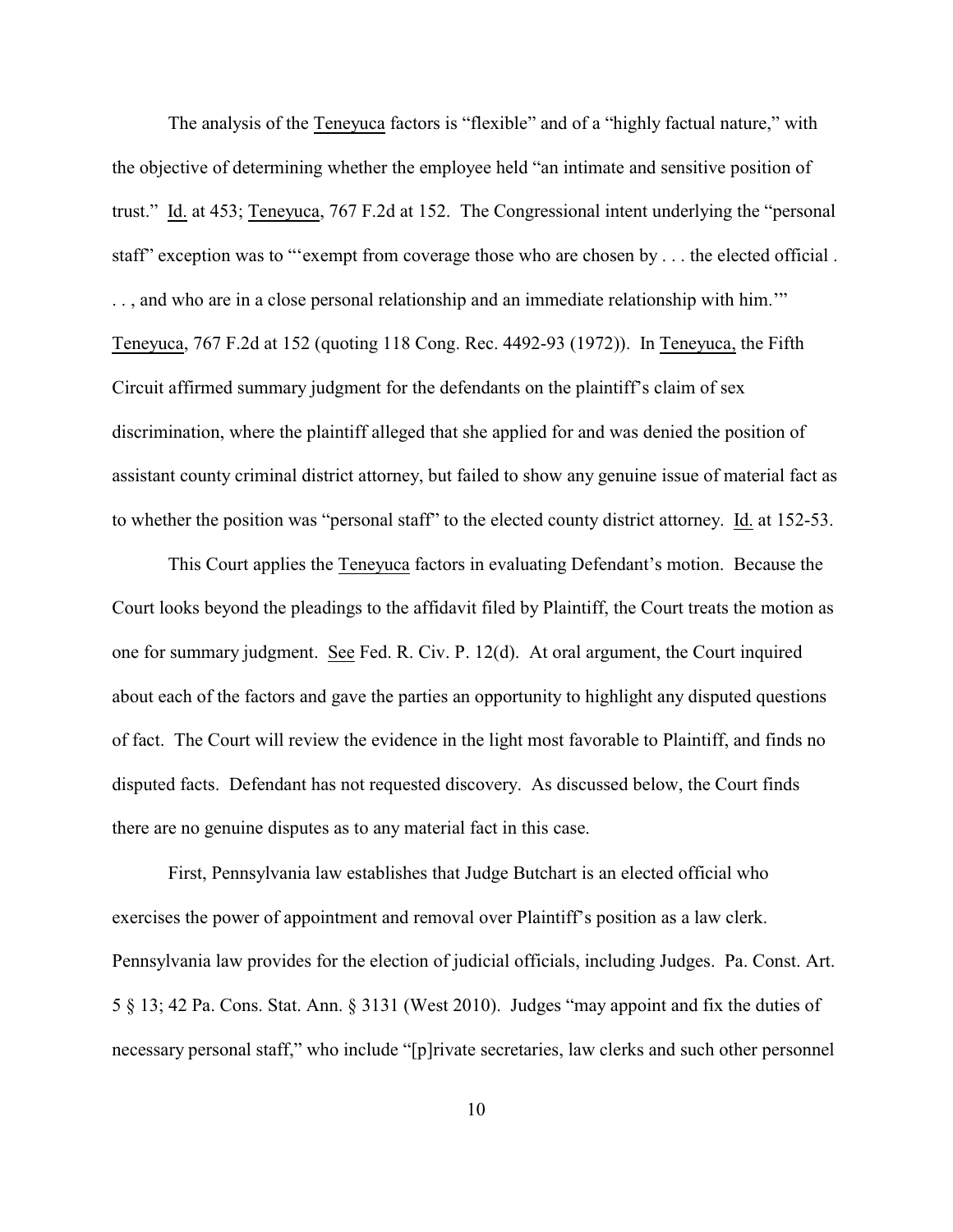as an individual may be authorized by law to select and remove. . .." 42 Pa. Cons. Stat. Ann. §§ 102, 2301(a)(1). Pennsylvania judges also have the "necessary corollary" powers to supervise and discharge their appointed staff. Cnty. of Lehigh v. Pa. Labor Relations Bd., 489 A.2d 1325, 1327 (Pa. 1985) (citing Commonwealth ex rel. Bradley v. Pa. Labor Relations Bd., 388 A.2d 736, 738 (Pa. 1978)).

Second, Plaintiff was personally accountable to Judge Butchart. In Bland v. New York, 263 F. Supp. 2d 526 (E.D.N.Y. 2003), a senior secretary employed by a state judge contended that she was not "personal staff" because the State of New York paid her salary and she was subject to state employment policies. Id. at 537. The court found that the secretary was nevertheless personally accountable to the judge because "virtually all other aspects of her employment (including job responsibilities, performance evaluation, tenure, and discipline) were determined by" the judge, she "was chosen by [the judge] to be his secretary," she "worked in chambers with him exclusively and on a one to one basis," the judge "was listed as the 'appointing authority' on the papers relating to her employment, which he also signed," her job was to "provide personal and confidential legal secretarial services," and the judge had full control over recruitment of his law clerks and secretaries. Id. at 537. The court explained that as a matter of policy, requiring personal staff to be paid by the elected official himself would obliterate the exemption, because in practice "any elected official's personal staff member, chosen by that official, serving at his pleasure, whose salary and employment nonetheless ultimately stemmed from a governmental authority could fall outside the exemption regardless of the intimacy of the working relationship." Id. at 543-44. Similarly, staff attorneys who perform work of a "highly sensitive and confidential nature" and "are answerable only to the judge for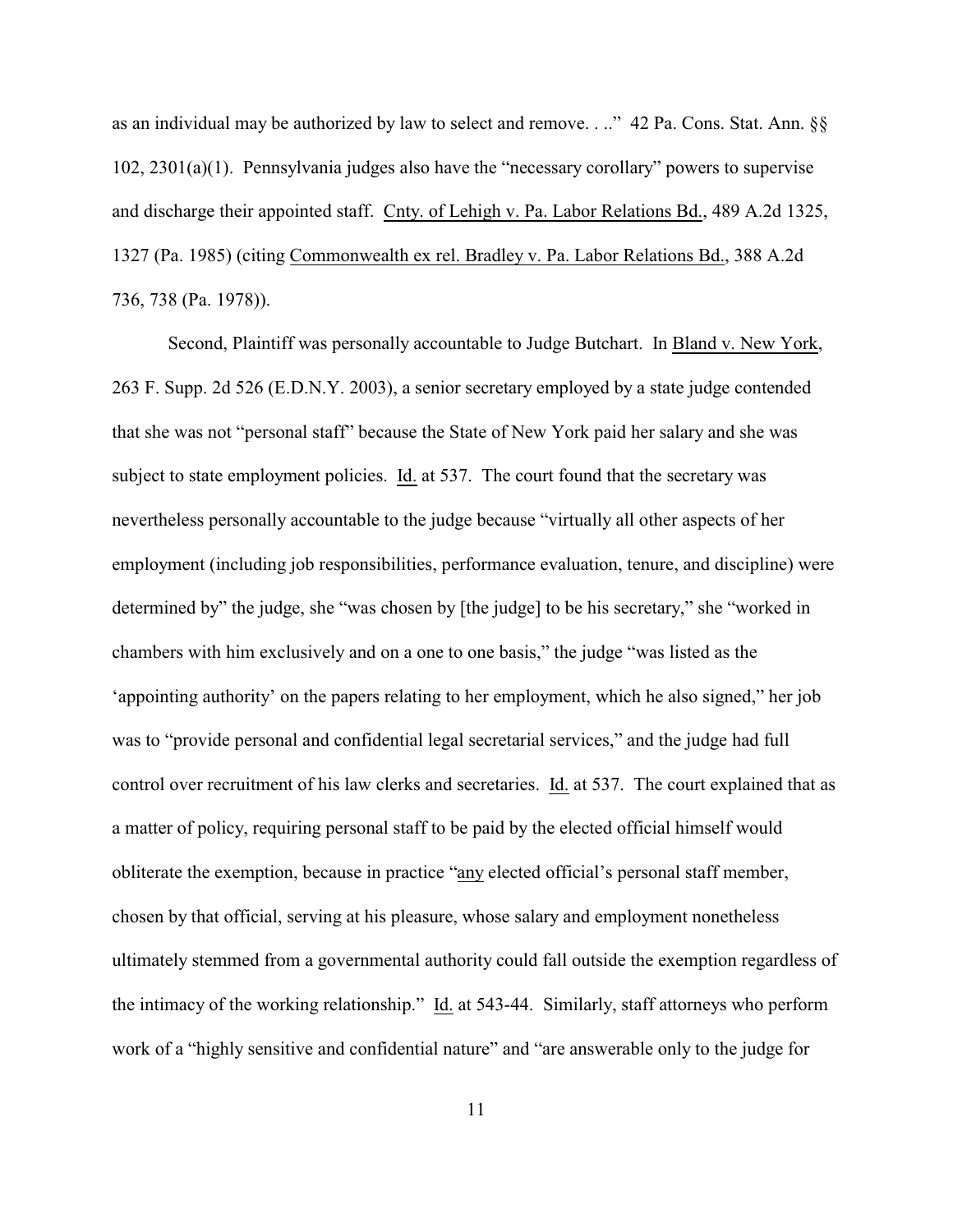whom they work" are personally accountable to the judge. Laurie v. Ala. Ct. of Crim. App., 88 F. Supp. 2d 1334, 1348 (M.D. Ala. 2000), aff'd, 256 F.3d 1266 (11th Cir. 2001) (holding that staff attorneys, along with law clerks and the elected judges for whom they are employed, are excluded from the statutory definition of "employee" under Title VII).<sup>6</sup>

In this case, like the secretary in Bland and the staff attorneys in Laurie, Plaintiff was personally accountable to Judge Butchart. Plaintiff was interviewed by and received an offer of employment to work exclusively for Judge Butchart. Plaintiff was hired to perform legal research and write judicial opinions, and otherwise assist the judge in chambers and in the courtroom. These sensitive and confidential job duties demonstrate that Plaintiff had a high level of personal accountability to Judge Butchart. Furthermore, Plaintiff's accountability to Judge Butchart for her substantive work was not reduced by Defendant's handling of ministerial activities, such as signing Plaintiff's paychecks, issuing her employee identification card, and disseminating the human resources policies.

Third, as a law clerk, Plaintiff represented Judge Butchart in the eyes of the public.

 $\delta$ . The duties, not the title, of the position at issue are dispositive. The duties of the "staff" attorneys" in Laurie are similar to the responsibilities of the "law clerk" position as alleged in Plaintiff's complaint. By contrast, in Marafino v. St. Louis Cnty. Cir. Ct., 537 F. Supp. 206, 211 (E.D. Mo. 1982), aff'd 707 F.2d 1005 (8th Cir. 1983), the court held that a "staff attorney" on the Juvenile Court, headed by an elected Circuit Court Judge, did not meet the "personal staff" exemption, where she worked in the legal department, was supervised by the legal department director, did not have a sensitive and intimate working relationship with the judge, did not have a high level of personal accountability to the judge, and was subject to hiring and firing by the Circuit Court en banc. Id. at 211. In Gearhart v. Oregon, 410 F. Supp. 597 (D. Or. 1976), a legislative aide described as "more than 'just a law clerk'" was found not to be personal staff. Id. at 599-601 (holding that the "immediate adviser" exemption did not apply to a deputy legislative counsel who worked for numerous legislators, and whose duties included "bill drafting, research and other allied chores [that] were not of the sort that necessitate sensitive and intimate relationships").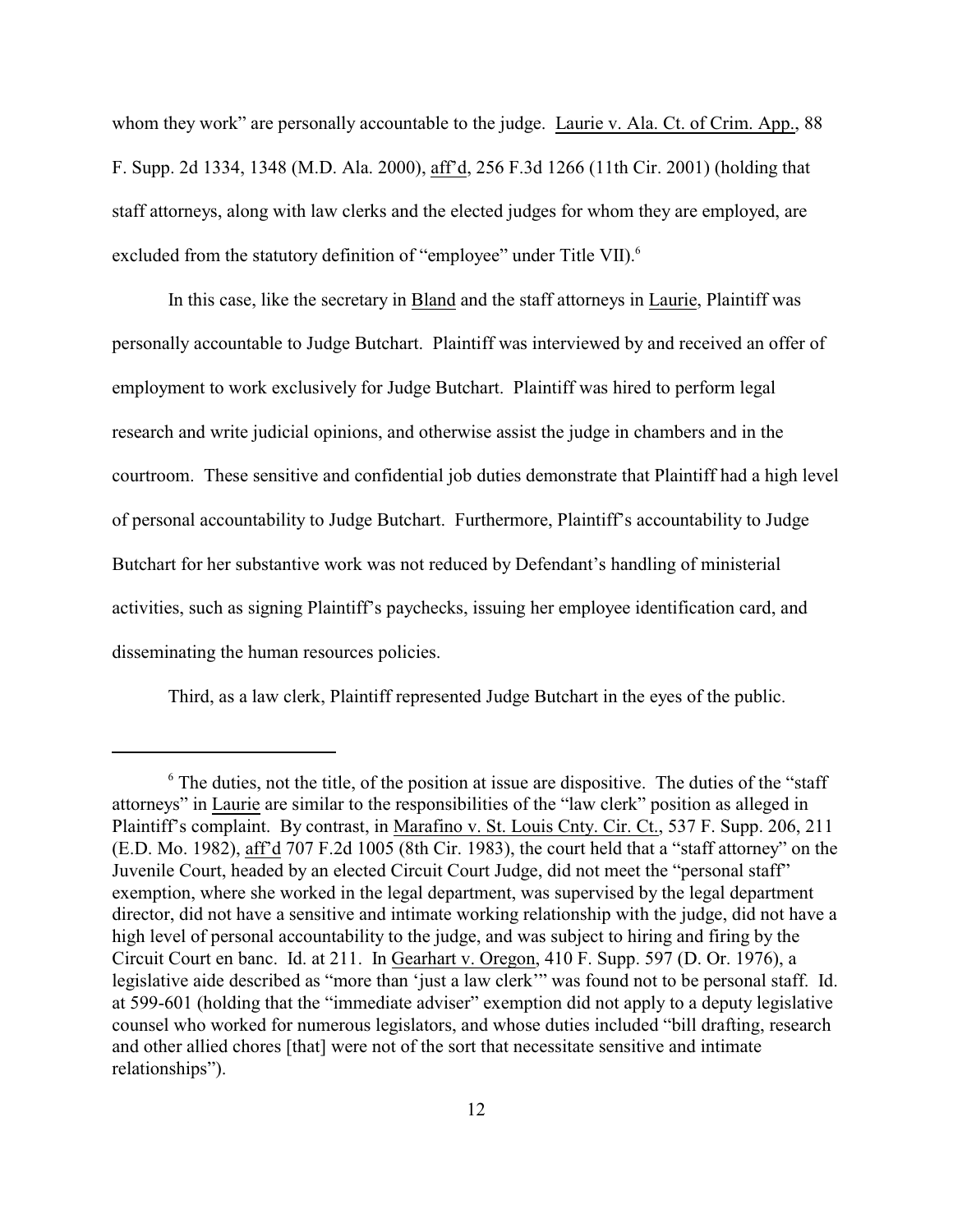In Bland, the court held that "by answering [the judge]'s phone and attending his chambers," the judge's secretary represented her employer in the eyes of the public. Bland, 263 F. Supp. 2d at 540. Similarly, in Laurie, the court found that staff attorneys may represent their judges in the eyes of the public, including when they conduct interviews to hire law clerks on behalf of their judges. Laurie, 88 F. Supp. 2d at 1348. Here, Judge Butchart told Plaintiff at the interview that she was expected to answer phone calls for Judge Butchart and to assist in the courtroom. Moreover, Judge Butchart's former law clerk, Dufrayne, represented the judge when she participated in Plaintiff's job interview and contacted Plaintiff to extend the offer of employment. Plaintiff reasonably could have expected to play a similar role when Judge Butchart hired her successor.

Fourth, Judge Butchart exercised a considerable amount of control over Plaintiff's position as a law clerk. Judge Butchart interviewed Plaintiff, made the decision to hire Plaintiff, and was Plaintiff's sole supervisor. See Bland, 263 F. Supp. 2d at 540 (finding that the judge exercised "complete control" over the plaintiff's position as secretary because she "was wholly and solely responsible to [the judge] in the performance of her job duties"). Moreover, Plaintiff's job duties, such as performing legal research and writing judicial opinions, were directly on behalf of the judge.

Fifth, Plaintiff was only one level removed from Judge Butchart in the chain of command. See Taplin v. Johnson, 90 F. App'x 736, 740 (5th Cir. 2004) (nonprecedential) (finding that office administrator who "was only one step removed from the Sheriff in the command structure, and [who] often reported directly to the Sheriff," was personal staff); Bland, 263 F. Supp. 2d at 540 (finding that secretary who "was personally supervised by [the judge]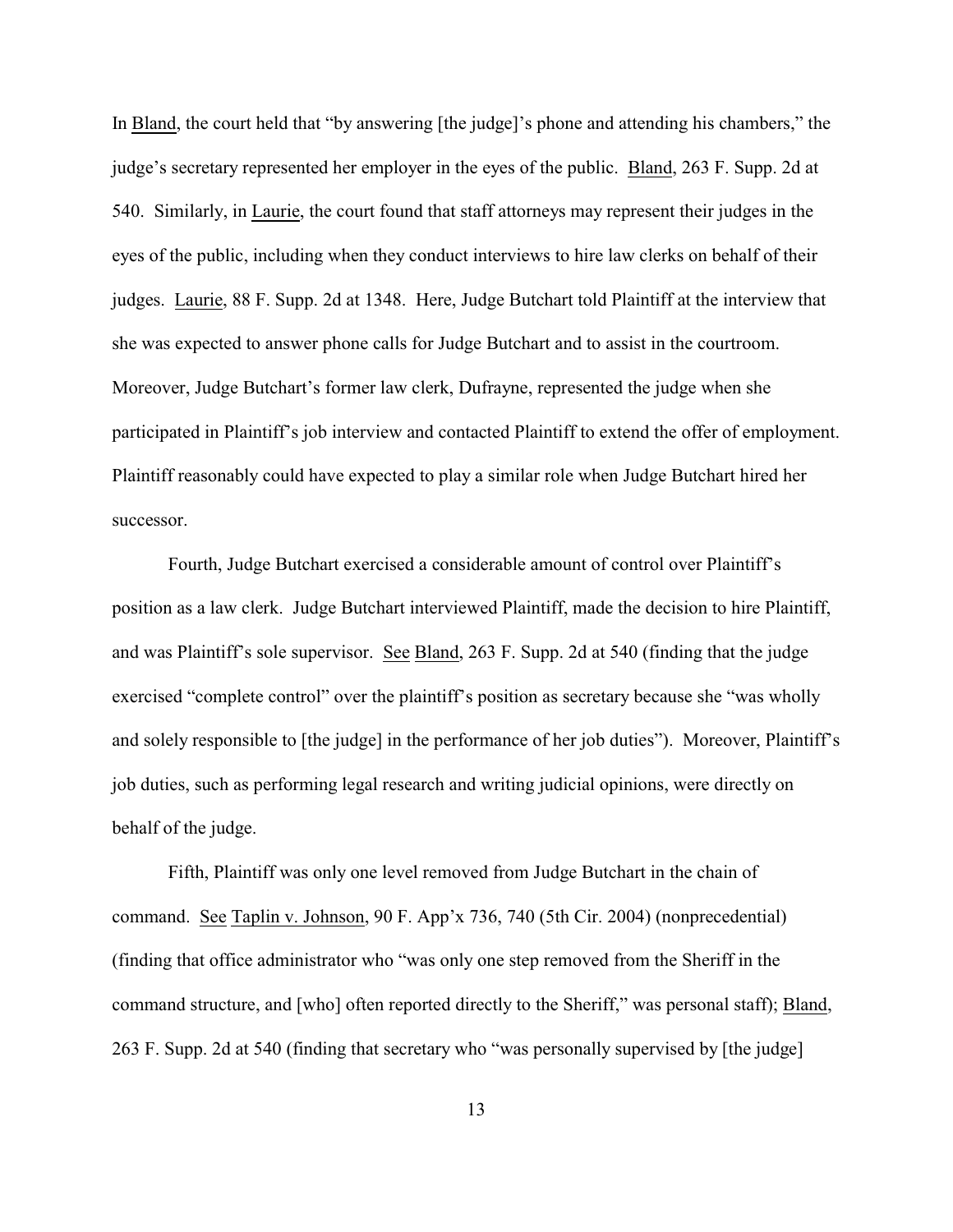without any intermediaries" was personal staff). Here, Plaintiff was supervised by and reported directly to Judge Butchart. Thus, the first five Teneyuca factors weigh in favor of finding that Plaintiff satisfied the "personal staff" exemption to the Title VII definition of an employee.

The sixth factor, and the focus of discussion at oral argument, is "the actual intimacy of the working relationship between the elected official and the person filling the position." Teneyuca, 767 F.2d at 151. The thrust of Plaintiff's affidavit and argument is that she did not develop a close personal working relationship with Judge Butchart during the three weeks of her employment, from March 5, 2009 to March 26, 2009. Plaintiff contends that she could not have had an intimate working relationship with Judge Butchart because they met infrequently, they rarely discussed cases, and Plaintiff did not draft any opinions.

At oral argument, the Court inquired whether it was material that Plaintiff did not draft any opinions during her brief employment, if Plaintiff was essentially "on call" to draft opinions as Judge Butchart needed. Plaintiff argued that the Court should consider only what transpired in Plaintiff's relationship with Judge Butchart, not the presumed relationship between the parties based on the expected duties of the law clerk position. Plaintiff contended that discovery is needed from Judge Butchart to obtain facts about what Plaintiff did during her brief tenure. Defendant argued that discovery is unnecessary to resolve the case on summary judgment, because the relevant inquiry is not what actual work Plaintiff accomplished, but rather what are the functions of the law clerk position.

The Court agrees with Defendant that the correct inquiry for the "intimacy of the working relationship" factor is into the nature of the position held by Plaintiff. As the Court noted at oral argument, it would be highly intrusive to inquire into the specific facts of the confidential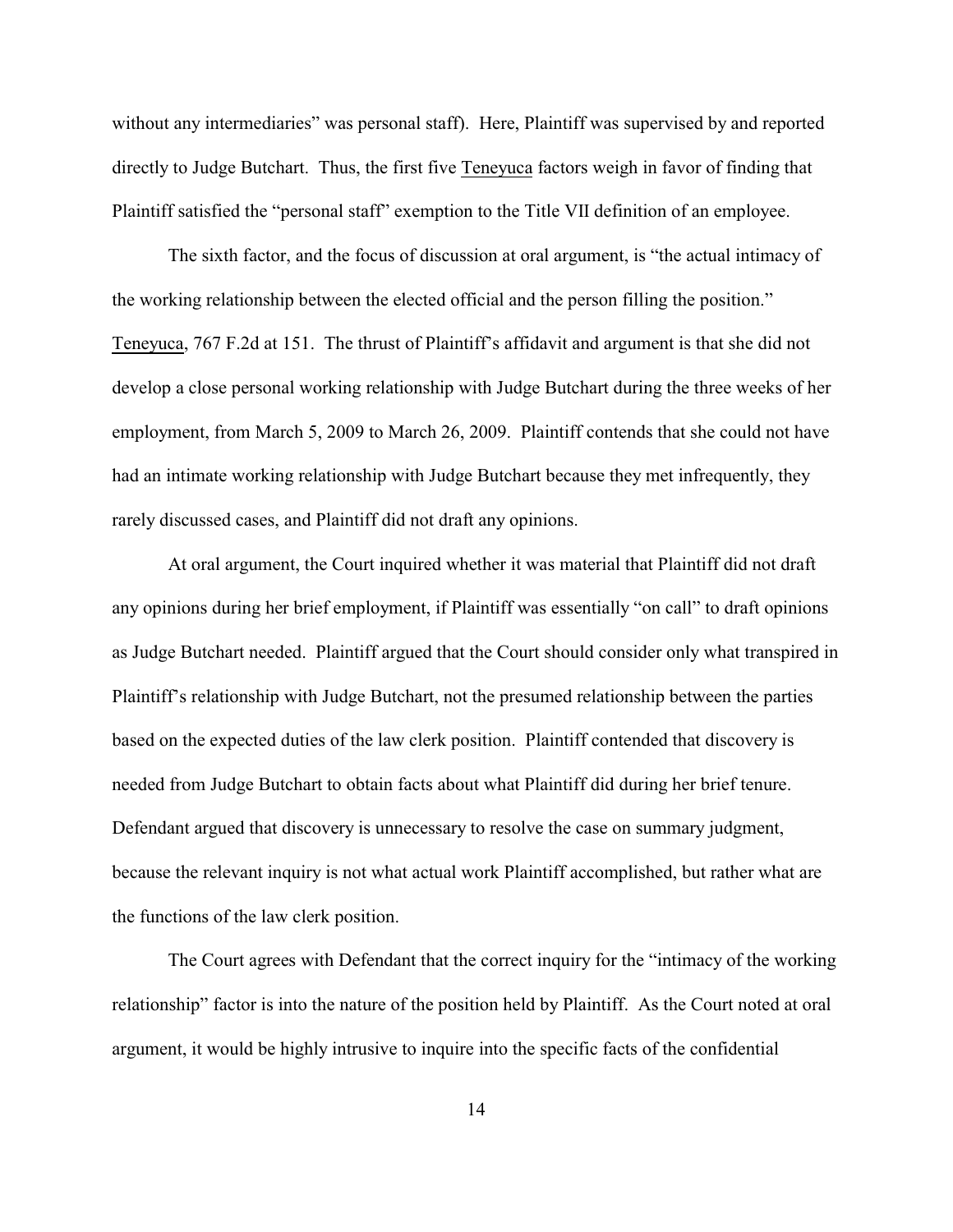relationship between a law clerk and a judge each time a law clerk sues for wrongful termination. Under Plaintiff's theory, the Court would have to probe the intimacy of the relationship by asking personal questions such as how often the judge seeks the law clerk's assistance, how much the judge trusts the law clerk's legal research and writing abilities, whether the law clerk is punctual, how much time the judge spends in chambers, and whether the judge prefers to meet with law clerks regularly or sporadically.

In the first place, there is no language in the statute, or legislative history, which allows for any Congressional intent to permit such an inquiry. Second, as a matter of policy, a judicial inquiry into the judge/law clerk relationship is an unnecessary intrusion into what is best described as a confidential relationship. A law clerk's Title VII status properly turns on the nature of the job, not the personalities, abilities, and preferences of the individual judge and law clerk.

Furthermore, the Court does not accept Plaintiff's contention that the length of time for which Plaintiff held her position prior to her termination is relevant to determining whether she was "personal staff." According to this theory, a law clerk could begin her job as an "employee" covered by Title VII, and later become exempt "personal staff" after developing a sufficiently close working relationship with the judge. Courts would have to determine after how many days, weeks, or months of employment the working relationship reached the intimacy threshold. This type of invasive analysis is not consistent with Congressional intent. Indeed, in the leading case, Teneyuca, in which the plaintiff alleged that she was not hired for the position of assistant county criminal district attorney due to sex discrimination (and therefore served zero days in the position), the Fifth Circuit did not evaluate whether the plaintiff and the district attorney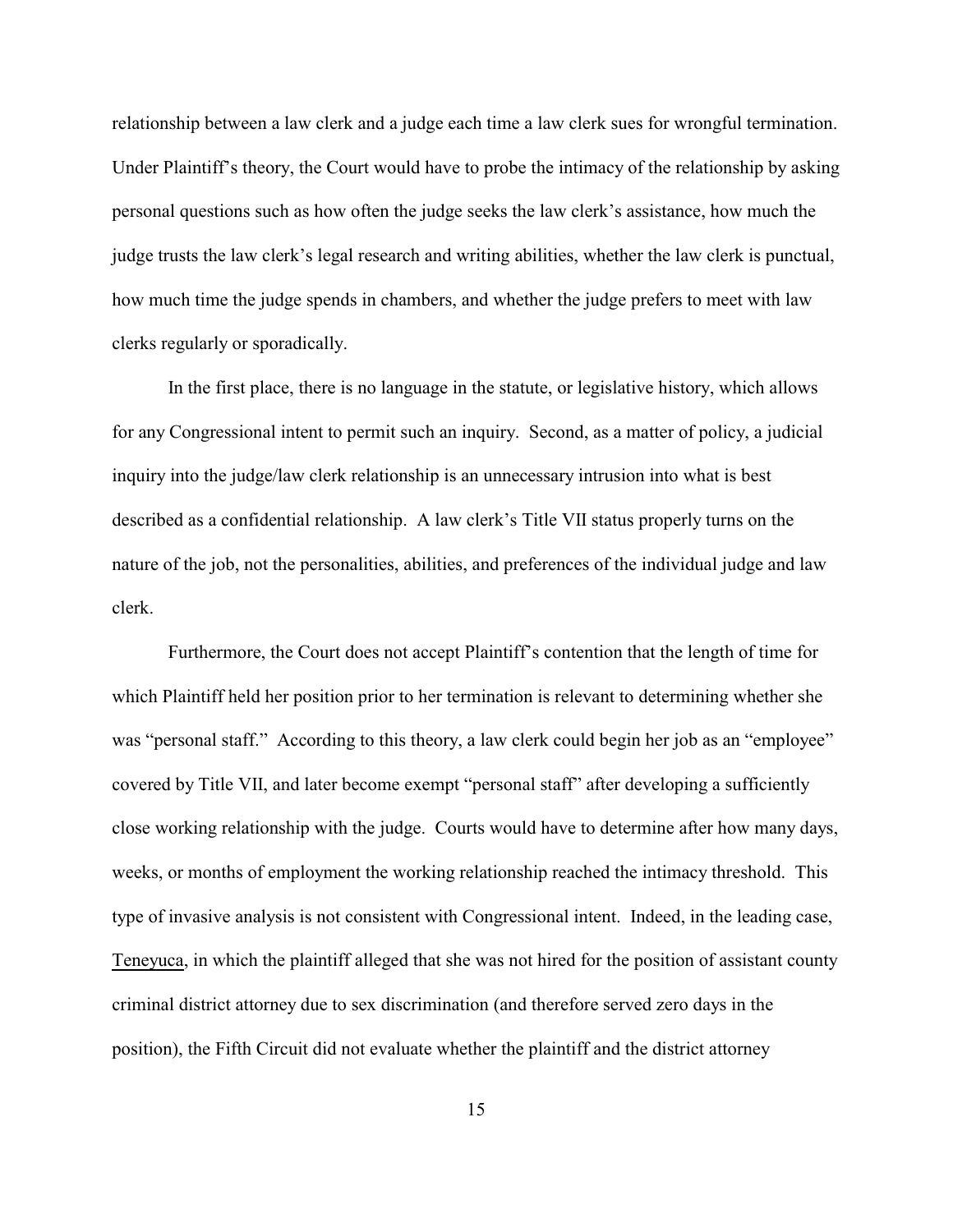themselves had an intimate working relationship. Rather, the court discussed the policy rationale for the personal staff exemption in terms of the relationship between the positions at issue, not the persons holding them: '"Congress intended for the personal staff exception to apply only to those individuals who are in highly intimate and sensitive positions of responsibility on the staff of the elected official.'" Teneyuca, 767 F.2d at 152 (quoting Owens, 654 F.2d at 1375). In this case, Plaintiff's position as a law clerk on Judge Butchart's staff, tasked with researching and drafting judicial opinions and assisting the judge in the courtroom, required the utmost confidentiality and sensitivity.

Because there is no genuine dispute of material fact, Plaintiff cannot carry her burden to show that she was a covered employee under Title VII rather than exempted personal staff to an elected official. Accordingly, Plaintiff is excluded from the protections of Title VII, and judgment as a matter of law for Defendant is appropriate.

In closing, the Court notes that this is a highly sensitive issue and is concerned about Plaintiff's predicament. As the Court recognized at oral argument, an employee in private industry who was terminated after disclosing her pregnancy to her employer would have recourse to bring a Title VII sex discrimination claim against her employer. The policy question of whether a law clerk for a Judge should fall in the same category of "personal staff" along with certain aides to elected executive and legislative leaders is outside the purview of this Court.

#### **VI. Conclusion**

Based on the foregoing reasons, Defendant's Motion to Dismiss And/Or For Summary Judgment As To Plaintiff's Complaint is denied with respect to the motion to dismiss, and is